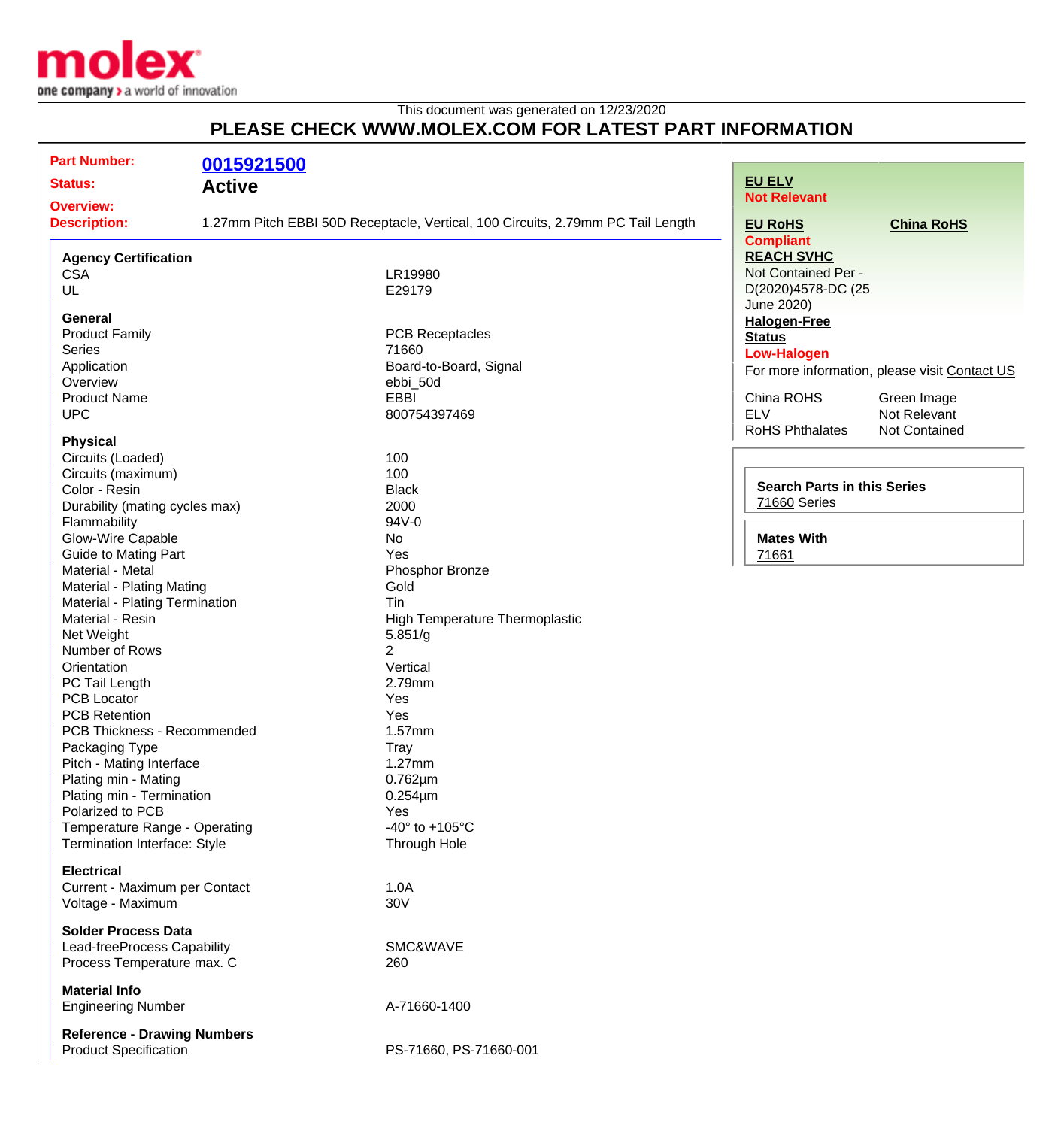This document was generated on 12/23/2020 **PLEASE CHECK WWW.MOLEX.COM FOR LATEST PART INFORMATION**